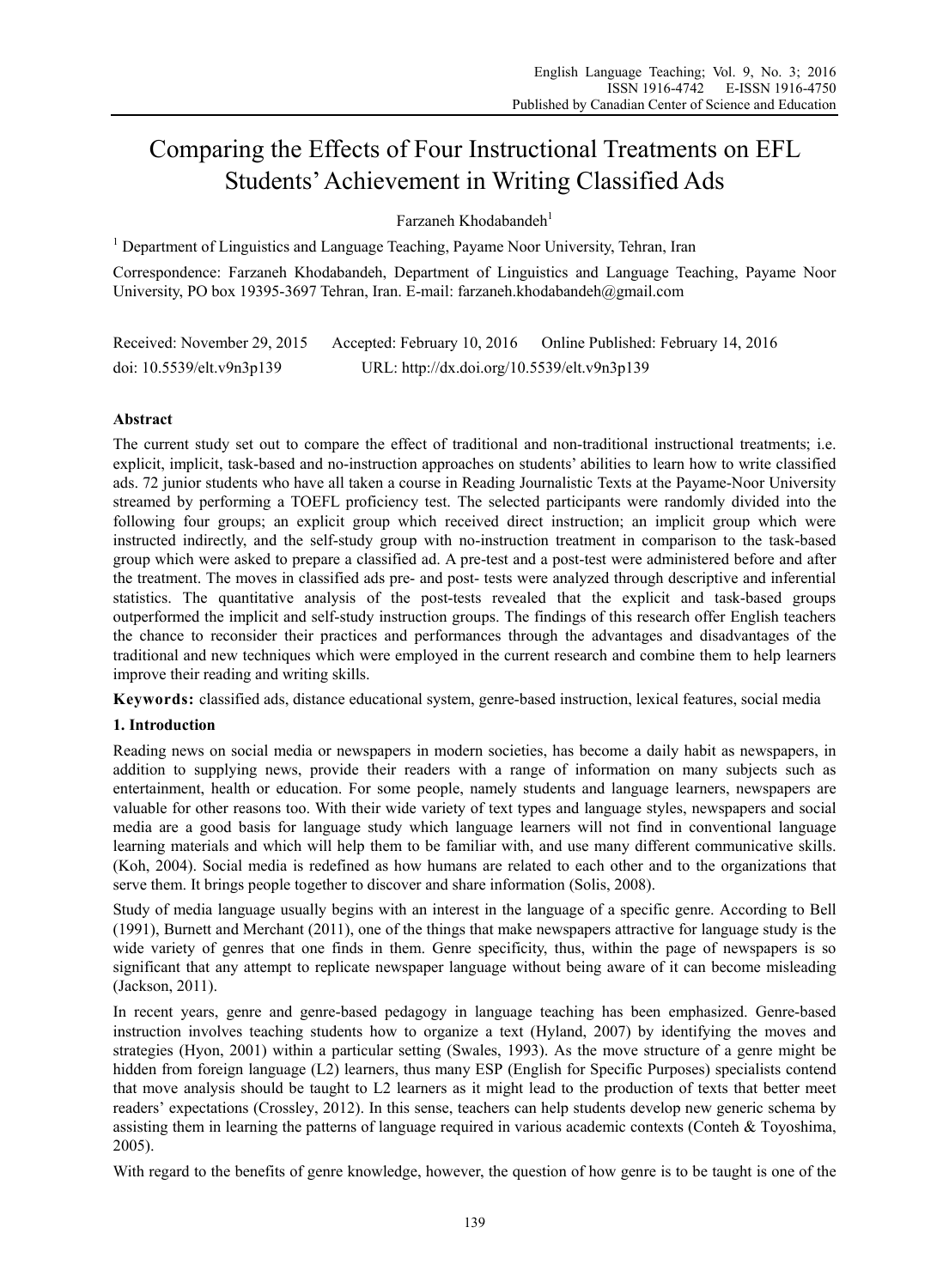most enduring controversies in various educational contexts. Some educators such as Anthony (2000), Hammond and Derewianka (2001) disagree on the possibility and usefulness of genres to be taught explicitly. On the other hand, Bhatia (2001) and Widodow (2006), believe that genres have regularities and teacher explicitly provides students with guided practice as they develop language skills for meaningful communication.

 Despite such wide range of opinions regarding the teaching of genres through explicit or implicit methods in an English as foreign language (EFL) context, there have been few experimental studies on the effects of these different teaching treatments. In order to establish a solid base for the genre-based instruction in the EFL curriculum, the purpose of the present study was to examine the effect of traditional (explicit, and implicit) and new techniques of (self-study and task-based) genre-based pedagogy of one type of newspaper genre, classified ad, on English juniors in Mobarakeh a distance educational system.

Distance education is a kind of education implemented in Iran by Payame Noor University (PNU). It is in both semi-attendance and self-study modes. Students, through the self-study mode, select their units and take the final exams without having any classes. Within the semi-attendance mode, students are provided with a few number of sessions at which their attendance is optional. Within this mode, the professors of PNU have two different methods of teaching, traditional and non-traditional. In the former way, the instructors teach directly (explicitly) the content of the text and in the non-traditional way, they ask their students to read the book by themselves and ask their questions, or in some cases they ask their students to perform a task.

Based on the data retrieved from the Internet, there have not been any studies comparing traditional and non-traditional techniques of teaching of one type of newspaper genre, classified ad, using quantitative analytic tools. Thus, there is a pressing need for unraveling the advantages and disadvantages of the traditional and new techniques between past, present and future for teachers and students. Therefore, the basic query of this study is comparing different educational techniques which is the main concern of English Language Arts (ELA). The present study is to answer the following question:

1) Are there any significant differences between the effects of traditional and non-traditional ways of teaching, namely; implicit, explicit, self-study and task-based instructions on learners' achievement of lexical and discourse features in writing classified ads?

The following hypothesis is made based on the research question:

2) There are significant differences between the effects of traditional and non-traditional ways of teaching, namely; implicit, explicit, self-study and task-based instructions on learners' achievement of lexical and discourse features in writing classified ads.

## **2. Literature Review**

To better formulate a framework for the present study, this part will review genre-based, task-based instructions, and also a brief explanation of classified ad research.

## *2.1 Review of Genre-Based Instructions*

The efficacy of genre based instruction has been explored in both L1and L2 contexts. In brief, Henry and Roseberry (1998) put forward that genre-based instruction does not improve the learner's ability to produce effective tourist information texts in the absence of explicit instruction. From a different perspective, Kay and Dudley-Evans (1998) held that a genre-based approach allows students to make sense of the world around them. Pang's (2002) study provided evidence for the fact that genre instruction enhances students' employment of move structures. Swami's (2008) study expressed that explicit instruction provides the students with a concrete opportunity to acquire conceptual and cultural frameworks to undertake writing tasks. More to the point, in Japan, Mizumoto and Takeuchi (2009) show evidence of the effectiveness of explicit instruction of vocabulary learning strategies. In the final analysis, Bacha's (2010) study is considered a successful attempt in providing needed explicit instruction for students in an EFL environment. Chen and Su's (2011) study is directly related to investigate the instructional efficacy of a genre-based approach to teaching summary writing. They take the view that such an approach was effective in improving students' overall performance of writing. Likewise, Gu (2011) took the stand that the explicitly instructed group showed greater progress in gaining pragmatic knowledge in on-line communication contrasting the implicit instructed group. Lee (2012) suggests that genre can be used as an organizational principle to make writing easier for students to learn. Inconsistent with the previous studies, Yeganeh, Ghoreyshi, and Darabi (2013) findings revealed that there wasn't a significant difference between explicit and implicit instructions and for more complex structure, implicit instruction was recommended. By contrast, Kia and Salehi's research (2013) provides evidence for the superiority of the explicit teaching over the implicit teaching.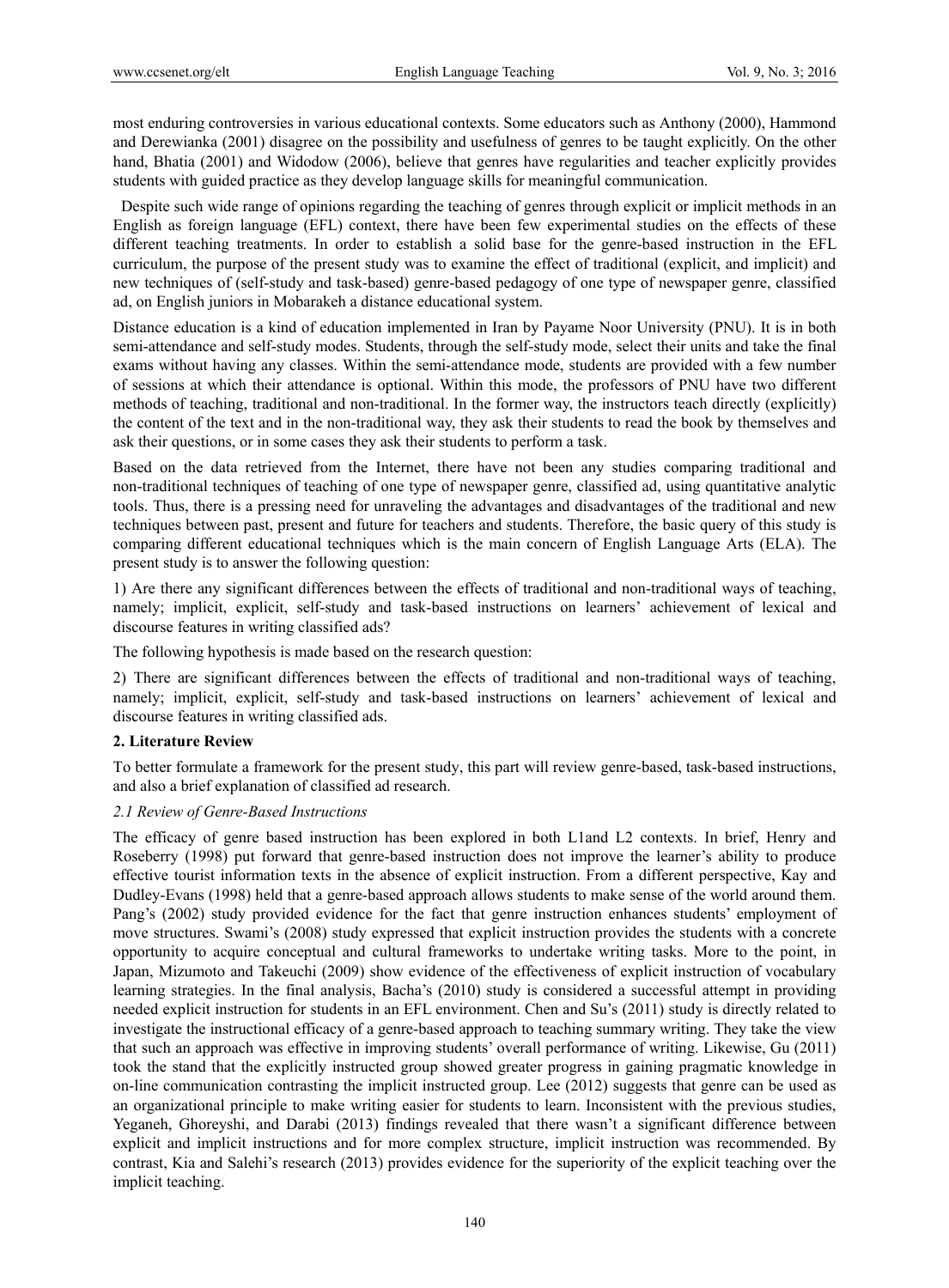With regard to the reviews of recent genre literature, it is worth pointing out that most studies have been comparing traditional techniques of teaching; explicit and implicit instructions and just focused on one skill, writing or reading not the integration of both. It is also important to recall that although genre-based approaches have been implemented in several EFL classes, no empirical studies have been done to investigate the impact of explicit, implicit, self-study and task-based writing instruction on the classified ads genre on the learners' awareness of lexical and discourse structure.

## *2.2 Review of Task-Based Instructions*

Because of problems with traditional approaches and methods of English language teaching (ELT) classrooms, Task-Based Learning (TBL) has been the focus of the attention of many L2 language instructors in the language teaching in the recent years (Richards & Rodgers, 2001) mainly because it fosters social interaction, real communication, and acquisition of implicit knowledge (Ellis, 2003, 2009). Nevertheless, because of the difficulty in the implementation of the method in the classroom, the experimental research on task-based research has been poor (Sanchez, 2004), however examples of research demonstrating that tasks can be linked to language acquisition issues using an experimental research design are mentioned as follows.

Pica (2005) reveals the effectiveness of the tasks in drawing students' attention to form, function, and meaning in ways that are considered vital to students' L2 learning. Similarly, Fuente (2006) suggests that a task-based lesson with an explicit focus-on-forms component is more effective than a task-based lesson that does not incorporate this component. Moreover, Bantis (2008) shows that task based instruction can be a useful vehicle for differentiated instruction and constructivist pedagogy. Admittedly, Rahimpour (2008) argues that task-based instruction creates more favorable conditions and facilitates L2 acquisition. Moreover, Birjandi and Malmir's (2009) study gives voice to the interactive nature of the task-based approach where language use and language learning take place simultaneously. Similarly, Cubillo and Brenes (2009) show that both learners and teachers will benefit from a task-based approach. Yet precisely, Sharma (2011) expresses that for effecting smooth transition from grammatical knowledge to communicating use of language, a language teacher has to think of task based teaching. Generally speaking, Poorahmadi (2012) indicates that classroom tasks can be very helpful in accelerating students' language learning development because they can engage learners in using language pragmatically rather than displaying language.

As the literature reviewed indicates, task-based instruction has attracted many researchers' attention and has been used in EFL classes in the last decade. However, one notices that there have been no studies to examine the effect of four instructional techniques on the ability of EFL students to produce a classified ad. In fact, Ellis (2009) expresses that there remains a dearth of comparative studies of TBI and other forms of instruction. Hence, the present study could be considered as a contribution to this line of research.

## *2.3 Classified Ad Writing*

It is important to note that there are a lot of researches which have examined how different countries and regions vary in their forms of advertising (Roberts & Ko, 2001), on the other hand; research on the classified ads writing has been scarce**.** Among representative studies of the language of classified advertising is Vaičenonienė (2006) who analyzed the language of advertising in English and Lithuanian in order to estimate the specificities of the advertising genre in the two different cultural and linguistic systems. In a similar study Stroeva (2013) compared text pragmatics in English and Russian classifieds. In particular, in a detailed analysis of the language of the classified ads, Pop (2007) argued that the language of this genre resorts to a minimal syntactic elaboration, even a syntaxless and paratactic grammar.

Based on the data retrieved from the Internet and ProQuest database, there have been no empirical studies that have used classified ads to examine the effects of different teaching approaches, namely: impact of explicit, implicit, self-study and task-based writing instruction on the learners' awareness of the classified ad genre in English L2 contexts, Indeed, Koh (2004), confirms that little is known and written about newspaper literacy in the classroom, as such the classified ad was used in the present study to contribute to this line of research.

## **3. Methodology**

This study adopts a quasi- experimental, pre-test, treatment and post-test design.

## *3.1 Participants*

There were 98 juniors at Mobarakeh PNU who enrolled for the Reading Journalism course during the 2013 academic year. The participants of the study were streamed regarding their general language proficiency through TOEFL test. This procedure led to the selection of 72 homogeneous subjects. Subsequently, the researcher randomly assigned the subjects into the four groups, namely, explicit  $(N=18)$ , implicit  $(N=18)$ , task-based  $(N=-18)$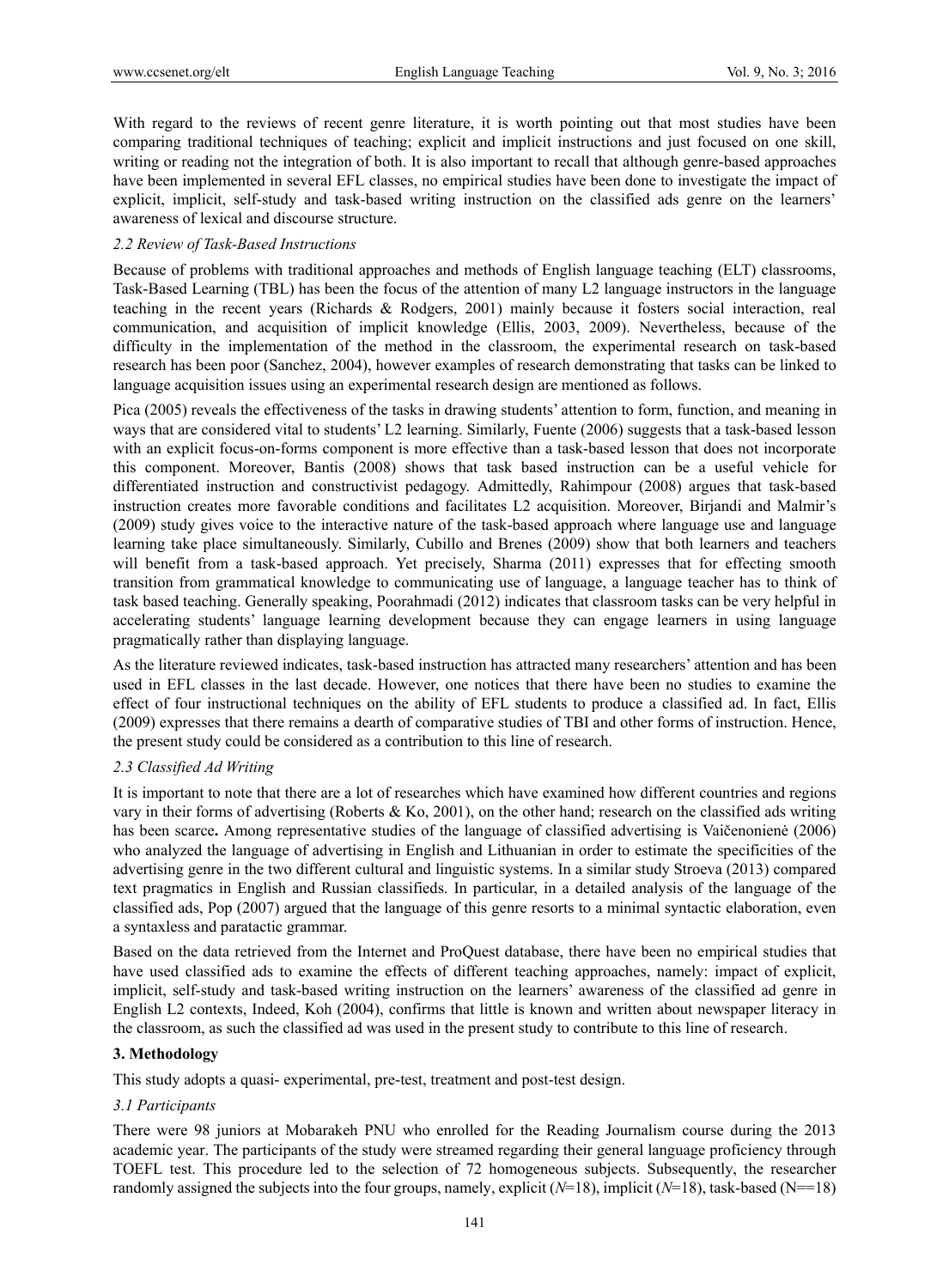#### and self-study (*N*=18).

The mean and the standard deviation of the subjects' test scores (*M = 24* out of *50, SD=3.2*) were used as the criterion for their selection. This homogenous sample had ages ranging from 18 to 32 ( $M= 21.5$ ,  $SD = .79$ ), with 62 women and 10 men. In the beginning of the study, the participants were informed about the purpose of the study and each participant was given a consent form that they were required to read and sign.

#### *3.2 Administering the Pre- and Post-Tests*

The subjects of the four groups were asked to write an English classified ad which was used as the pre-test. The pre-test was administered to evaluate the subjects' writing ability about the classified ads structure before the treatment. At the end of the treatment, the four groups were asked to write a classified ad to see the effect of the instruction (Appendix 1).

## *3.3 Model Texts*

All the groups were given the same model texts. The classified ads structure of the model texts were similar, straightforward, and easily identified, and the texts had similar lengths.

## *3.4 Procedure*

The treatment took place during the second semester of the academic year 2013. In the present study, there were four groups- an explicit group which received explicit instruction of the classified structure, an implicit group which was instructed implicitly, and the task-based group who were just asked to prepare a classified ad and the self-study group which received no-instruction treatment regarding the lexical and discourse features of the classified ads.

All the subjects attended a total of two separate sessions (on Saturday and Wednesday). Each session lasted 90 minutes. The experiment was restricted to two sessions in order to make sure that any significant differences in performance of the participants in writing classified ads could be attributed to the treatment as far as possible.

## 3.4.1 The Explicit Group

The approach which was used for all the four groups in this study was based on the model developed by Hyland (2007) who believes that teaching based on genre approach is consisted of four stages, namely: modeling, joint construction, independent construction, and comparing. For the instruction of the lexical and discourse features of the classified ads, (modeling stage), one instructional session was held and for the practice of writing classified ads (joint construction, independent construction and comparing), one practice session was held.

In the instructional session, the researcher exposed the subjects to the models of the classified ad. During the instruction, the subjects were familiarized with the classified ad structure. This included reading classified ad model texts. The instructor explained each lexical feature, its function, and the linguistic forms used in it.

Following the instructional session, participants in the explicit condition participated in the practice session. During that session, first, the participants were asked to write a classified ad co-operatively. Then the subjects were asked to write their own classified ad individually. In the last stage, they compared the classified ads with other ads and talked about their differences.

#### **Explicit instructional session**

- Reading the models
- Teaching new vocabulary items, the meanings of abbreviations and grammar of the ads
- Providing learners with practice to analyze the structure of the models
- Practicing classified ad elements and comparing it with advertisements

#### **Practice session**

- Composing jointly
- Giving feedback
- composing independently
- Drafting
- Giving feedback
- Revising and editing
- Comparing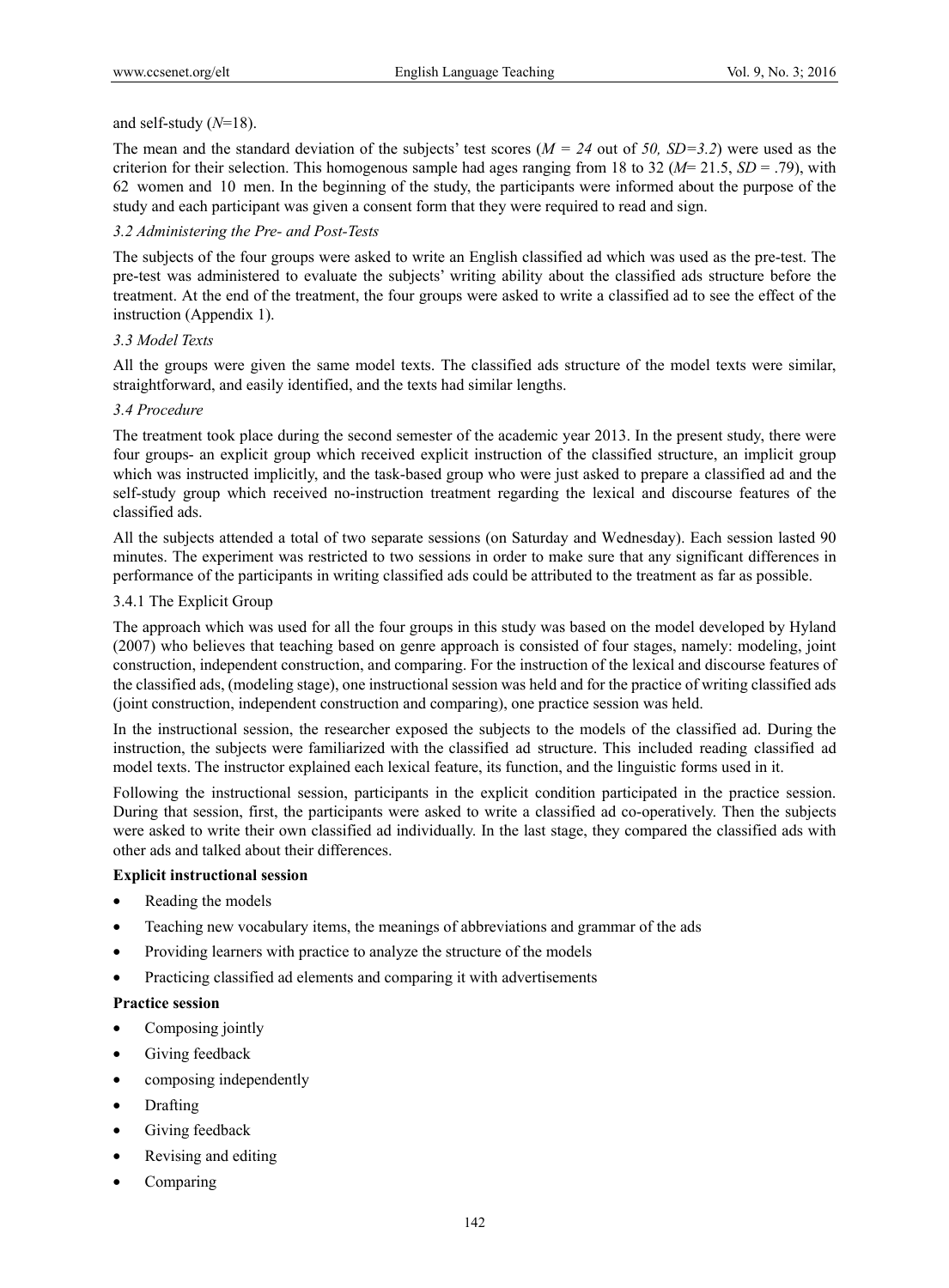# 3.4.2 The Implicit Group

The participants of the implicit group received the same model texts. The participants did not receive explicit instruction about classified ad structure. They were introduced to the first classified ad and were asked questions such as:

- What is this text about?
- What is the purpose of the text?
- How many bedrooms does the apartment have?" "How much is the rent?" "Where is it located?" and what features it has. Which apartments look expensive? How do you know? Etc.

Following this session, the students participated in one practice session. First, the participants constructed a classified ad jointly then individually. Their classified ads were read by the researcher and their errors were corrected. At the end, they compared their ads with other kinds of ads.

# **Implicit instructional session**

- Reading the models
- Asking comprehension questions
- Providing learners with practice to ask questions

# **Practice session**

- Composing jointly
- Giving feedback
- Composing independently
- Drafting
- Giving feedback
- Revising and editing
- Comparing

# 3.4.3 The Self-Study Group

The self-study subjects received the same treatment except modeling stage (instruction). The self-study group had studied the model texts as homework on their own without any researcher's explicit or implicit instruction.

In one session, the models were given to the participants of the self-study group and were asked to read them for the practice session. In that session, the class started with reviewing and eliciting students' background knowledge about the classified ads models to see whether the students had studied the model ads or not.

# **Practice session**

- Eliciting subjects' background knowledge about the models
- Composing jointly
- Giving feedback
- Composing independently
- Drafting
- Giving feedback
- Revising and editing
- Comparing
- 3.4.4 The Task-Based Instruction Group

The task-based subjects received the same genre-based writing cycle except the modeling stage. During the first session, the participants of this group were asked to form groups of three which resulted in six groups. Then the classified ad models were given to each group and they just were asked to read the models and write a well classified ad that promotes their house and can attract interest from people. They were required to bring the classified ad for the next session.

In the next session, first all the groups were asked to read their classified ads in class for comments. After that they were asked to write a classified ad individually. Their classified ads were read by the researcher and their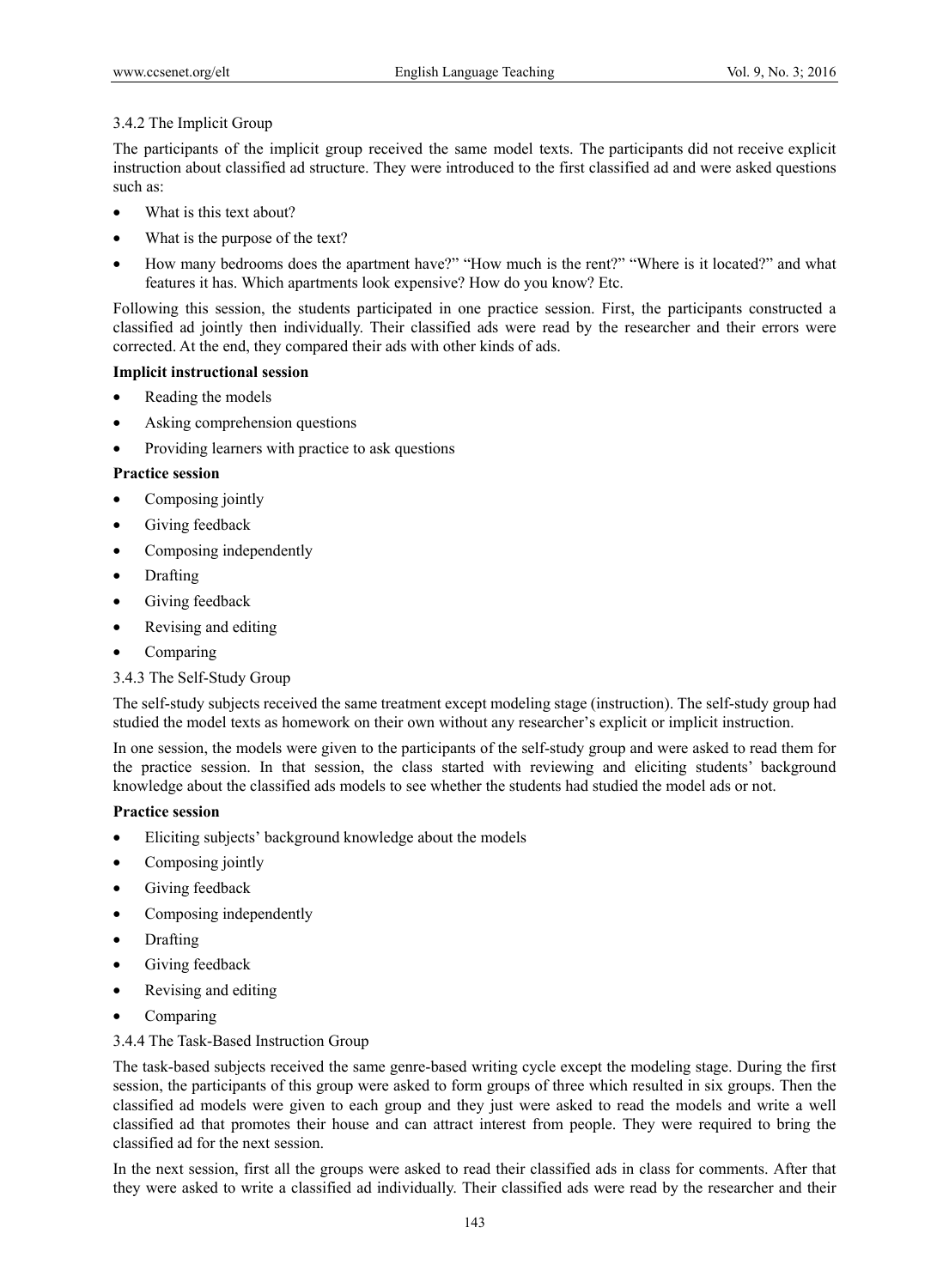errors were corrected.

#### **Session 1**

- Grouping the participants
- Giving them the models
- Telling them they are to write a classified ad
- Telling them to use the models as guide

## **Session 2**

- Asking the groups to present their ads to the class
- Giving feedback
- Composing independently
- Drafting
- Giving feedback
- Revising and editing
- Comparing

#### *3.5 Scoring Procedure*

The data used for the analysis were 144 English classified ads produced by the participants of the four groups at the end of the treatment. In order to determine inter-rater reliability, the researcher worked with another rater, an experienced EFL instructor. The classified ads were scored independently as well as analytically by the researcher and the colleague rater.

3.5.1 Model of Analysis

## **Lexical features**

Given that the space is limited, articles, verbs, pronouns, conjunctions, words, and prepositions are left out in English classified ads. Since the price of many classified ads is determined by the number of words, abbreviations are used so that realtors can give more information about their houses in less space (Bell, 1991; Pop, 2007).

For example (The omissions and abbreviations are shown in parentheses.):

*(There is an apartment on)* Sajad *(street), (It is)* 200sq.m (square meter), *(It has)* 3bdrs (bedrooms), 3 svcs (services), 2 balconies *(a)* Marble Fl*. (floor), (a)*Fpl (*Fireplace*)*, (a)* Closed kit*. (Kitchen), (It is)* F.F. (Fully furnished), *(and) (It has) (a)* covered PL *(parking lot), (The rent is)* \$ 1400*(each month)* 

*(call)* Mr. Ebadi

## **Discourse analysis**

Discourse analysis is typically defined as the analysis of language beyond the sentence (Cook, 1992). This implies that it takes the context into account in order to understand how it affects the meaning of the sentence. The discourse features of a classified advertisement consists of three parts as follows:

*What R U waiting 4...!*  $\rightarrow$  *Headline* 

*Zaferanieh* 

*100 sq.m, 3bdrs, 2svcs, marble FL., the body*

*Fireplace, Sauna, Jac., covered pkg. F.F. , only \$ 5000* 

*Mr. Andy the call to action*



The analysis of errors in lexical and discourse features category was done according to the following subcategories, namely: wrong translation of the vocabularies, lack of use of the abbreviations, redundant use of the verbs, nouns, prepositions, pronouns, and wrong choice of the discourse features of the ads:

The following example is drawn from one the participants' pre-tests.

*Mr Andy has a house in the street Freshteh, call him and he tell you the house which is one four hundred long and there are two bedrooms in the house and the floor is made of stone and there is a pool in the house and the*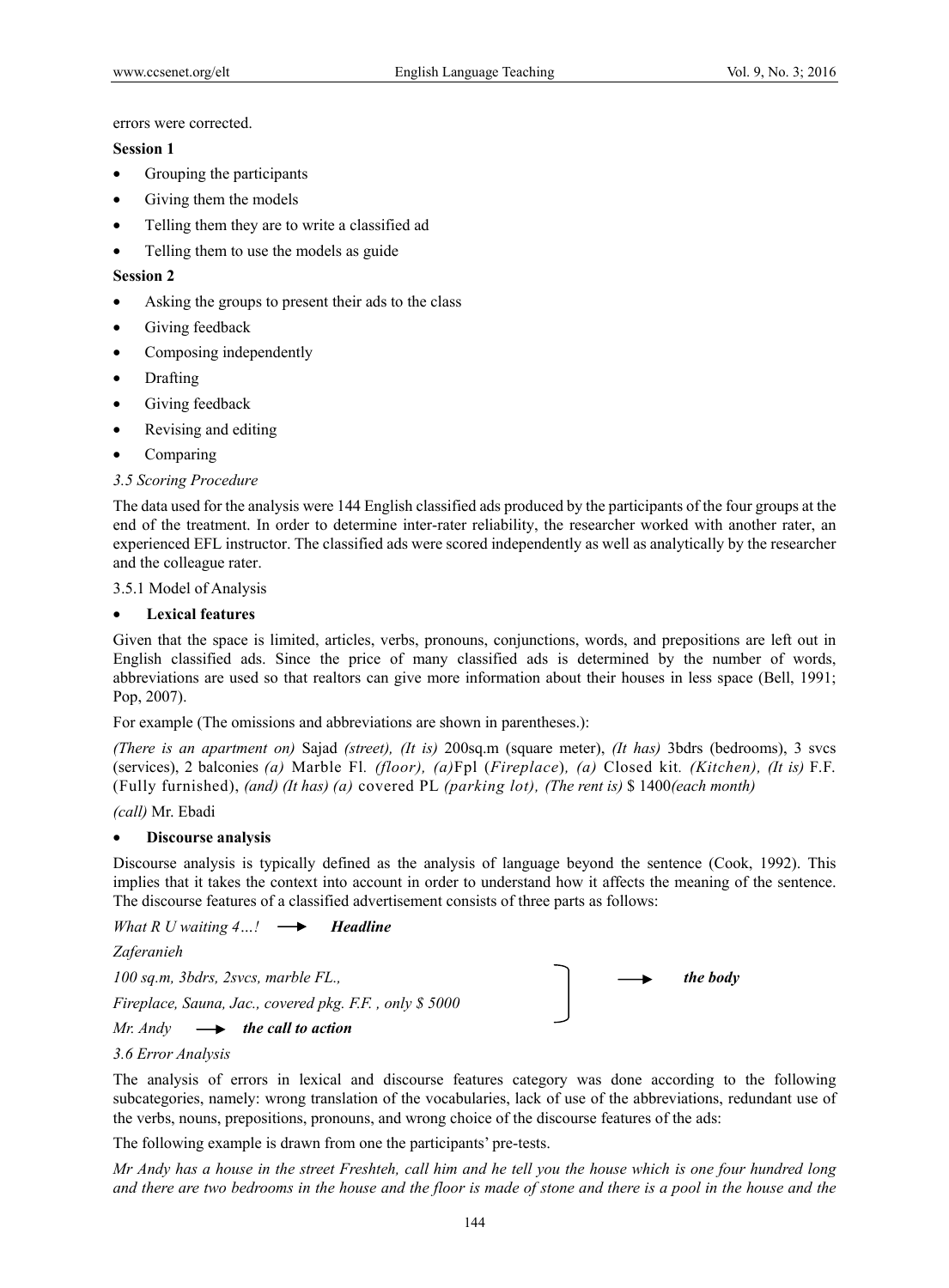*kitchen is close and it has a wall and there is a jacozi and the house has tables and sofa and everything is in the house and there is a parking in the house and the house is in Freshteh street, and the rent is 13000 dollars.* 

#### **4. Results**

The raw data taken from the English pre- and post -classified ads were first examined for the assumption of normal distribution and homogeneity of variance.

#### Table 1. Test of normality

| Kolmogorov-Smirnov            |     |           |     |      |         |         |  |  |  |
|-------------------------------|-----|-----------|-----|------|---------|---------|--|--|--|
| Wrong use of lexical features |     | Statistic | df  |      | Sig.    |         |  |  |  |
|                               | pre | post      | pre | post | pre     | post    |  |  |  |
| vocabularies                  | .26 | .24       | 72  |      | $\cdot$ |         |  |  |  |
| abbreviations                 | .38 | $\cdot$ 3 | 72  |      | $\cdot$ |         |  |  |  |
| discourse feature             | .37 | .38       | 72  |      |         | $\cdot$ |  |  |  |
| conjunctions                  | .24 | .44       |     | 72   |         | $\cdot$ |  |  |  |
| pronouns                      | .21 | .36       |     | 72   |         | $\cdot$ |  |  |  |

The observed values of English pre- and post- classified ads obtained by Kolmogorov-Smirnov are .00 which are smaller than critical value at 0.05 level of significance and it proved that the distributions of the data were not normal  $(p = .00)$ , as it can be seen in Table 1.

In order to analyse the correct use of conjunctions, vocabularies, abbreviations, discourse feature, and pronouns in the English pre- and post- papers, the frequencies of the wrong use of these elements in each student's pre- and post- papers were tallied. The scores were calculated to determine the mean scores and standard deviation.

| Groups     |                | Vocabularies |                | abbreviations |                | discourse |                  | Conjunctions      |                      | pronouns       |           |
|------------|----------------|--------------|----------------|---------------|----------------|-----------|------------------|-------------------|----------------------|----------------|-----------|
|            |                | pre          | post           | pre           | post           | pre       | post             | pre               | post                 | pre            | post      |
| Explicit   | Mean           | 2.7          | .5             | 9.7           | $.5\,$         | 8.8       | $\boldsymbol{0}$ | 1.8               | $\cdot$ 1            | 2.5            | $\cdot$ 1 |
|            | Std. Deviation | 1.2          | .7             | 1.1           | .6             | 2.1       | $\cdot$ .2       | 1.2               | .3                   | 1.7            | .3        |
| Implicit   | Mean           | 2.5          | $\overline{2}$ | 9.9           | 3              | 8.6       | .8               | 1.5               | $\cdot$ 3            | 2.2            | .7        |
|            | Std. Deviation | 1.0          | .9             | 1.1           | $\overline{2}$ | 2.0       | .7               | 1.2               | .5                   | 1.5            | .9        |
| Self-study | Mean           | 2.2          | $\overline{c}$ | 10.1          | 7.2            | 9.1       | 6.9              | $\boldsymbol{.8}$ | $.7\,$               | $\overline{2}$ | 1.2       |
|            | Std. Deviation | 1.1          | 1.1            | .676          | 3              | 1.8       | 3.8              | 1.0               | $\cdot$ <sup>8</sup> | 1.6            | 1.4       |
| Task-based | Mean           | 2.6          | $\cdot$        | 10.2          | $\cdot$        | 9.9       | $\cdot$ 3        | .8                | $\overline{0}$       | 2.6            | $\cdot$ 1 |
|            | Std. Deviation | 1.2          | .4             | .42           | .4             | .5        | .4               | .9                | $\overline{0}$       | 1.3            | $\cdot$ 3 |
| Total      | Mean           | 2.5          | 1.2            | 10            | 2.8            | 9.1       | $\overline{2}$   | 1.2               | .3                   | 2.3            | .5        |
|            | Std. Deviation | 1.1          | 1.2            | $\cdot$ 8     | 3.6            | 1.8       | 3.4              | 1.1               | .6                   | 1.5            | 1         |

Table 2. Observed frequency of the errors

As seen in Table 2, the average number of errors in the use of abbreviations in the pre-test papers of the explicit, the implicit, the self-study and task-based groups was 9, 9, 10, and 10 respectively. The average number of the errors in the use of abbreviations per English post-test paper across the explicit, the implicit, the self-study and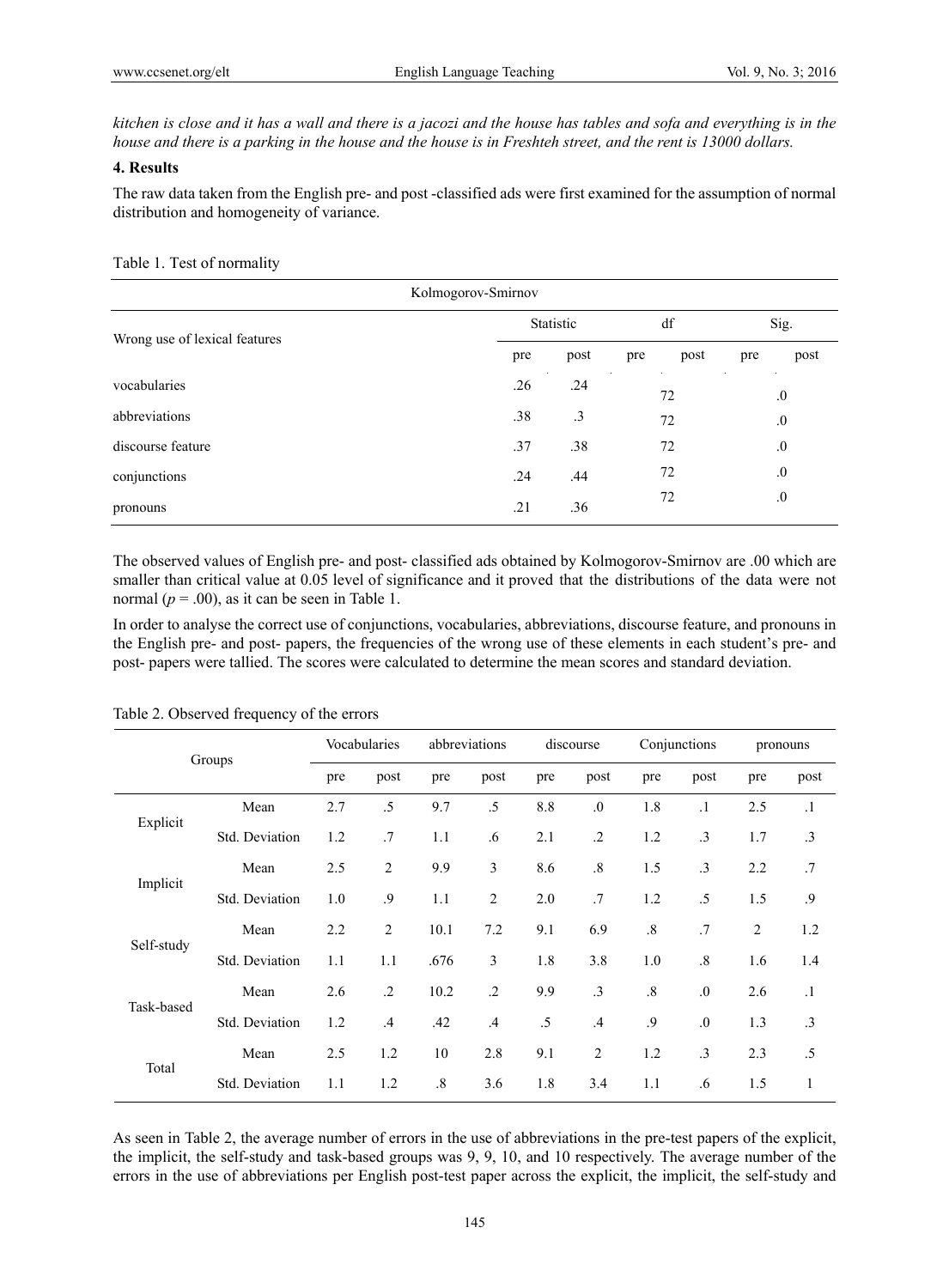the task-based group was 0.5, 3, 7, and .2 respectively.

To find out if there were any differences between the groups, Kruskal-Wallis Test was employed.

|                        |         |         | Pre-test |                                                                                                               | Post-test |       |       |       |            |         |
|------------------------|---------|---------|----------|---------------------------------------------------------------------------------------------------------------|-----------|-------|-------|-------|------------|---------|
|                        |         |         |          | vocabulary abbreviation discourse conjunctions pronouns vocabulary abbreviation discourse conjunction pronoun |           |       |       |       |            |         |
| Chi-Square             | 1.7     | 3.1     | 5.9      | 9.3                                                                                                           | 1.8       | 41.1  | 39.5  | 35.3  | 16.0       | 19.9    |
| df                     | 3       | 3       | 3        | 3                                                                                                             | 3         | 3     | 3     | 3     | 3          | 3       |
| Asymp.<br>Sig.         | .62     | .36     | .11      | $.02*$                                                                                                        | .59       | $.0*$ | $.0*$ | $.0*$ | $.0*$      | $.0*$   |
| Partial Eta<br>Squared | .01     | .04     | .07      | .13                                                                                                           | .02       | .52   | .6    | .6    | $\cdot$ .2 | $\cdot$ |
| Observed<br>Power      | $\cdot$ | $\cdot$ | .4       | .7                                                                                                            | $\cdot$ 1 | .9    | .9    | .9    | .9         | .9      |

Table 3. Kruskal-Wallis test, test statistics

The *p-*value for the use of lexical and discourse features in the post-classified ad was .0 which was less than the significance level set for the study (0.05), consequently, the groups were different.

To find out if there were any differences within the pre- and post-classified ads, Wilcoxon test was employed.

Table 4. Wilcoxon test, mean rank

|              | vocabulary |     |      | abbreviation<br>discourse |      |     | conjunction |     | pronoun |     |
|--------------|------------|-----|------|---------------------------|------|-----|-------------|-----|---------|-----|
|              | post       | pre | post | pre                       | post | pre | post        | pre | post    | pre |
| Mean Rank    | 198        | 3.5 | 34   |                           | 3.3  | 19  | 22          |     |         | 8.5 |
| Sum of ranks | 696        |     | 2272 |                           | 2192 | 19  | 816         | 45  | 1208    |     |

Table 4 shows that in the use of lexical and discourse features in the pre- and post-classified ads, the *p*-values (.00) were less than 0.05, which means that there were significant differences within the participants.

Table 5. Wilcoxon test, test statistics

|                        | pre              | vocabularies post - abbreviations post discourse feature<br>- pre | post - pre            | conjunctions post<br>- pre | pronouns post -<br>pre |
|------------------------|------------------|-------------------------------------------------------------------|-----------------------|----------------------------|------------------------|
| Z                      | $-5.283^{\circ}$ | $-7125^{\circ}$                                                   | $-6.976$ <sup>a</sup> | $-5.067$ <sup>a</sup>      | $-5.981$ <sup>a</sup>  |
| Asymp. Sig. (2-tailed) | $.000*$          | $.000*$                                                           | $.000*$               | $.000*$                    | $.000*$                |
| Partial Eta Squared    | .420             | .795                                                              | .786                  | .356                       | .512                   |
| Observed Power         | .999             | .999                                                              | .999                  | .999                       | .999                   |

Since the significance value .0 was less than the significance level of .05, it was concluded that there were significant differences between the groups in the use of lexical and discourse features in the pre- and postclassified ads.

## **5. Discussion**

Regarding the students' English pre-classified ads, the results of the research indicated that the participants of the four groups had lexical and discourse errors in their ads. Most errors were caused by wrong translation of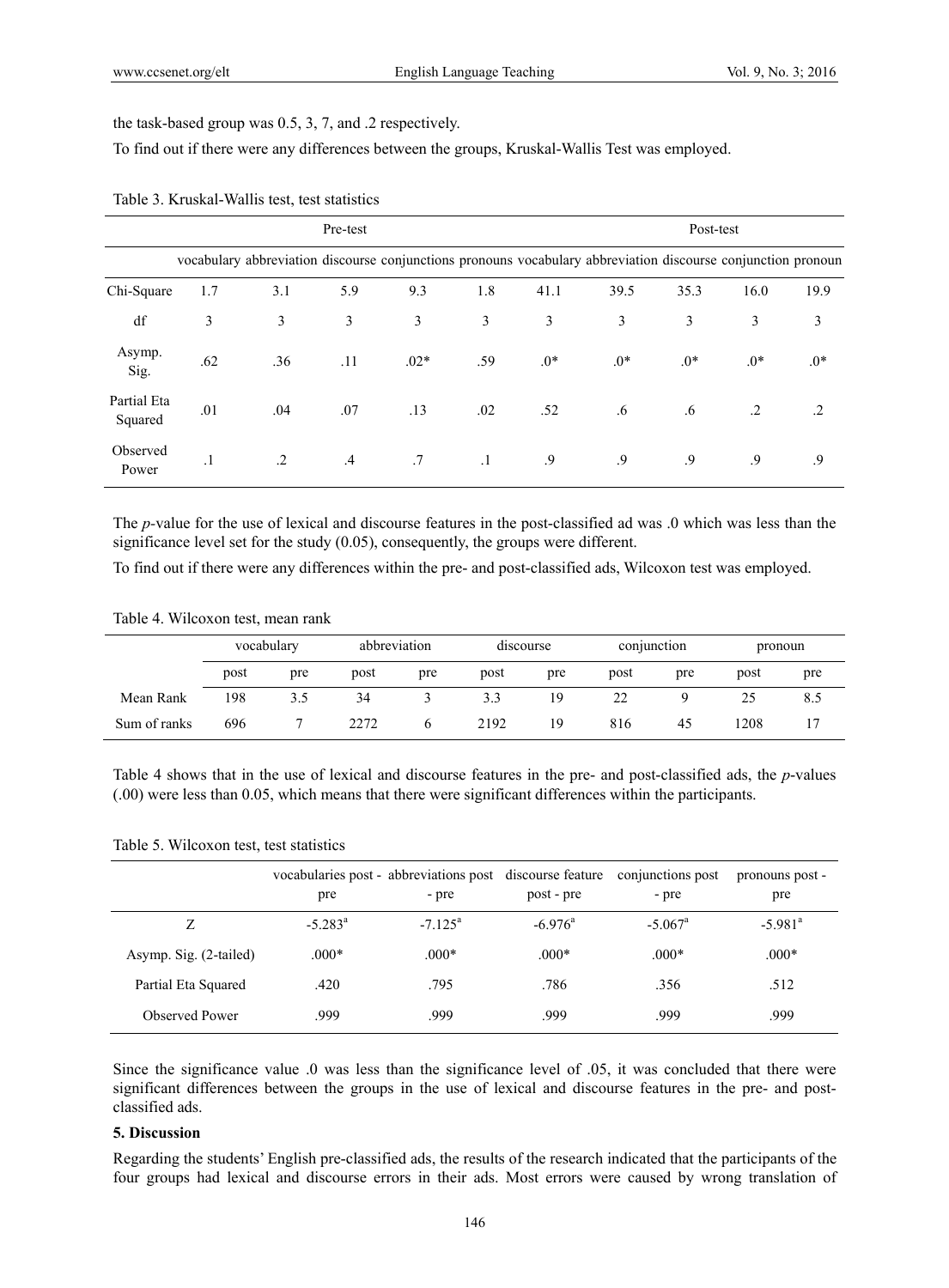vocabularies, redundant use of pronouns, verbs, prepositions, articles, nouns, conjunctions, and faulty discourse feature choice.

The analysis of the pre-tests showed that the participants had inadequate knowledge of the English classified ads rules. In their ads, the participants wrote simple sentences by using the articles, conjunctions, prepositions, verbs, pronouns, and copula instead of omitting them. The analysis also revealed that the explicit, implicit, self-study and task-based participants tended not to include any abbreviations in their pre-tests. Through the lenses of contrastive rhetoric, it becomes clear that the students in each group lacked explicit knowledge of how to write a classified ad because they had not been taught explicitly how to do so in their L2 classes. When writing does not exhibit elements of composition, it is negatively regarded as disorganized and incoherent (Silva, 1990). Regarding this line of argument, it proves that the four groups' English pre-classified ads are disorganized as their papers lack lexical and discourse features.

Regarding the participants' English post-classified ads, the groups were different in terms of their use of lexical and discourse features. The quantitative analysis of the pre -and post-classified ads revealed that the participants of the explicit and task-based groups, in general, used the lexical and discourse features in their post classified ads which were absent in their pre-tests.

Despite the short amount of instruction on the genre classified ads and based on the pre- and the post-tests, the explicit and task-based groups showed a marked improvement as compared to the implicit and self-study groups. These results reveal the potential of explicit genre-based writing instruction for the explicit participants' writing improvement, which are in line with Mizumoto and Takeuchi (2009), Gu (2011), and Kia and Salehi (2013) who debate the usefulness of explicit over implicit teaching methods and find that the former gives better results in terms of student writing development. Thus, explicit teaching of classified ads genre which focuses on the lexical and discourse features of the classified ads would help students acquire the rules. Since 1990s, some researchers put forward the idea that focusing students' attention on form, mainly through explicit instruction, is superior to implicit teaching (Abbuhl, 2011; Kia & Salehi, 2013).

The quantitative analysis of the post-classified ads revealed that the participants of the task-based group outperformed the participants of self-study and the implicit groups in the use of lexical and discourse features of the classified ads. This result reveals the potential of model texts combined with preparing classified ads for the task-based participants' writing improvement, which is in line with Bantis (2008), Birjandi and Malmir (2009) and Rahimpour (2008). The results of this research contradicts Bygate (2001) who argues that use of tasks alone cannot promote learning, so tasks must be incorporated systematically into a curriculum. As seen, the use of task alone in this study enhanced language learning so tasks can be used as the key element in a pedagogic cycle. According to Ellis (2003), the communicative, meaning-centered, and authentic nature of the task-based approach helped the participants of this group outperform. Likewise, McNicoll and Lee (2011) are a proponent of the view that that lower-proficiency-level learners may benefit more from concrete tasks. This meant above all that a task is an activity in which students are engaged in to attain an objective, and which involves them to use the language meaningfully (Bygate, Skehan, & Swain, 2001).

It is worth pointing out that cooperative and interactive nature of the task-based approach where language use and language learning take place simultaneously (Birjandi & Malmir, 2009) helped the outperformance of the task-based group. In this group, the participants prepared their classified ad in groups of three, so they received feedback from their peers in their own and other groups, and in the practice session received feedback from the instructor. The results are in line with the concept of Zone of Proximal Development (ZPD) (Vygotsky, 1978) which approves the importance of effective support (Hammond, 2006) and which believes that learning in an L2 context should be a cooperative and not an isolated individual's effort where the learner works unassisted and unmediated (Turuk, 2008).

Although the control group was not exposed to the explicit instruction, results show that lexical and discourse features were also found in the control group post- classified ads and it proves that the implicit genre-based teaching method was better than the self-study instruction method and it is in line with Yeganeh et al's study (2013) who showed that implicit genre instruction did enhance students' employment of move structure.

Regarding the self-study group's results, the findings show that almost none of the participants of self-study were able to present the elements of lexical and discourse features in their English classified ads which prove that no-instruction is insufficient for L2 students and that explicit or task-based instructions can facilitate students' noticing and use of classified ad features. The results show that classified ad elements were difficult for the self-study group to learn by themselves without instruction.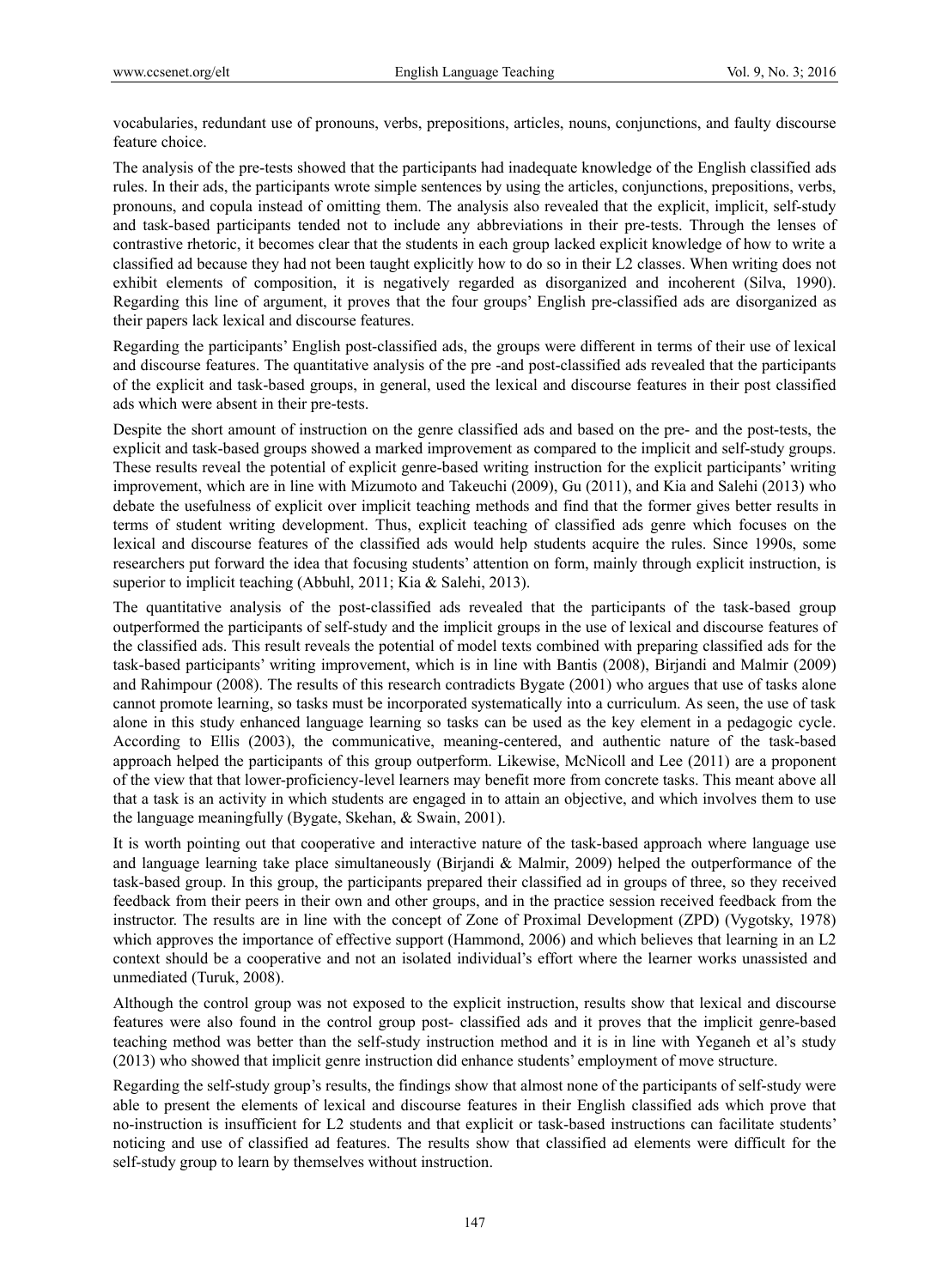There were some limitations of this study which needed to be focused on. First, the scope of the present study both in terms of its content and the population was limited. Another limitation of the present research was the use of the teaching learning cycle developed by Hyland (2007), also more investigation should be made with the use of other genre-based approaches. As distance education emphasizes on learner independence and less reliance on training materials, so teachers and students can examine the emergence of social media and social learning and study their pros and cons for the future of English education. As PNU suffers from extensive educational challenges in terms of quality and access; so the educators, and the students can rely on social media tools to create innovative approaches to English education, transfer of knowledge and peer-to-peer learning.

Social media has many different forms including magazines, weblogs, social blogs, Internet forums, photographs, video, etc. Future research could benefit from analysis of the effects of the growth of social media and its implications in the society. Other promising areas for future studies include evaluation of the effectiveness of social media as a tool of English education. The participants and duration of the study were also limited. Future studies that involve a larger number of participants with an expanded period of time would be significant contribution to the field. As PNU offers limited number of classes to the students, there is a pressing need for PNU students to acquire the English writing in a short period of time. Given the positive learning outcomes of the use of explicit and task-based approaches, it would be valuable to implement such approaches in PNU and determine their usefulness across universities.

## **6. Conclusion**

The basic query of this study was comparing different educational techniques which is the main concern of ELA. The aim of this study was mainly to examine the impact of one kind of social media use in education namely classified ads writing and compare the effects of the four different instructions of classified ads writing including explicit, implicit, self-study and task-based instructions.

Regarding the comparison of English pre -and post-classified ads, the results are particularly encouraging for the explicit and task-based groups. These groups actually made greater gains on most of the categories assessed on their English post- classified ads. Explicit instruction is characterized by clear descriptions of linguistic and lexical features, followed by practice and feedback, whereby in the task-based class students learn a language by performing tasks. Students achieved more in explicit and task-based classes in which they were being directly taught by their instructor or performed a task. It is argued that both explicit and task-based instructions create more favorable and better conditions for the development of second language ability than the self-study and implicit approaches.

Some potential pedagogical implications for classified ad writing instruction can be drawn from the findings above. Considering the type of treatment, the post-test results showed that explicit and task-based instruction assisted the explicit and task-based groups to outperform the other groups. One such implication appears the most obvious for the future of English education. Explicit and task-based instructions were particularly effective in assisting students to learn about lexical and discourse elements of classified ads.

Obviously, teachers should take advantage of different approaches and techniques and combine them to help learners improve their skills (Cubillo & Brenes, 2009). As a result, by asking students to do a task, they will benefit from a different approach because it is more motivating, and more meaningful (Ellis, 2003) than other traditional instruction-based approaches. Task-based approach seems to be the best methodology for teaching in PNU as it is a distance education system which has not yet provided its distance education with electronic facilities. As task-based instruction is quite interactive, it allows students of PNU follow the principles of cooperative learning (Ellis, 2003). According to Ellis (2009), task-based instruction is suitable for acquisition-poor environments where communication opportunities cannot be found in the community and task-based instruction is a means of achieving this (p. 238).

## **References**

- Abbuhl, R. (2011). Using models in writing instruction: A comparison with native and nonnative speakers of English. *SAGE Journals, 1*(3), 1-12. http://dx.doi.org/10.1177/2158244011426295
- Anthony, L. (2000). Implementing genre analysis in a foreign language classroom. *TESOL Matters, 10* (3), 18-24.
- Bacha, N. (2010). Teaching the academic argument in a university EFL environment. *Journal of English for Academic Purposes, 9*, 229-241. http://dx.doi.org/10.1016/j.jeap.2010.05.001
- Bantis, A. (2008). *Using Task Based writing Instruction to provide differentiated instruction for English language learners* (Master's Thesis). Retrieved from ERIC database on 1/3/2014. (ED504698)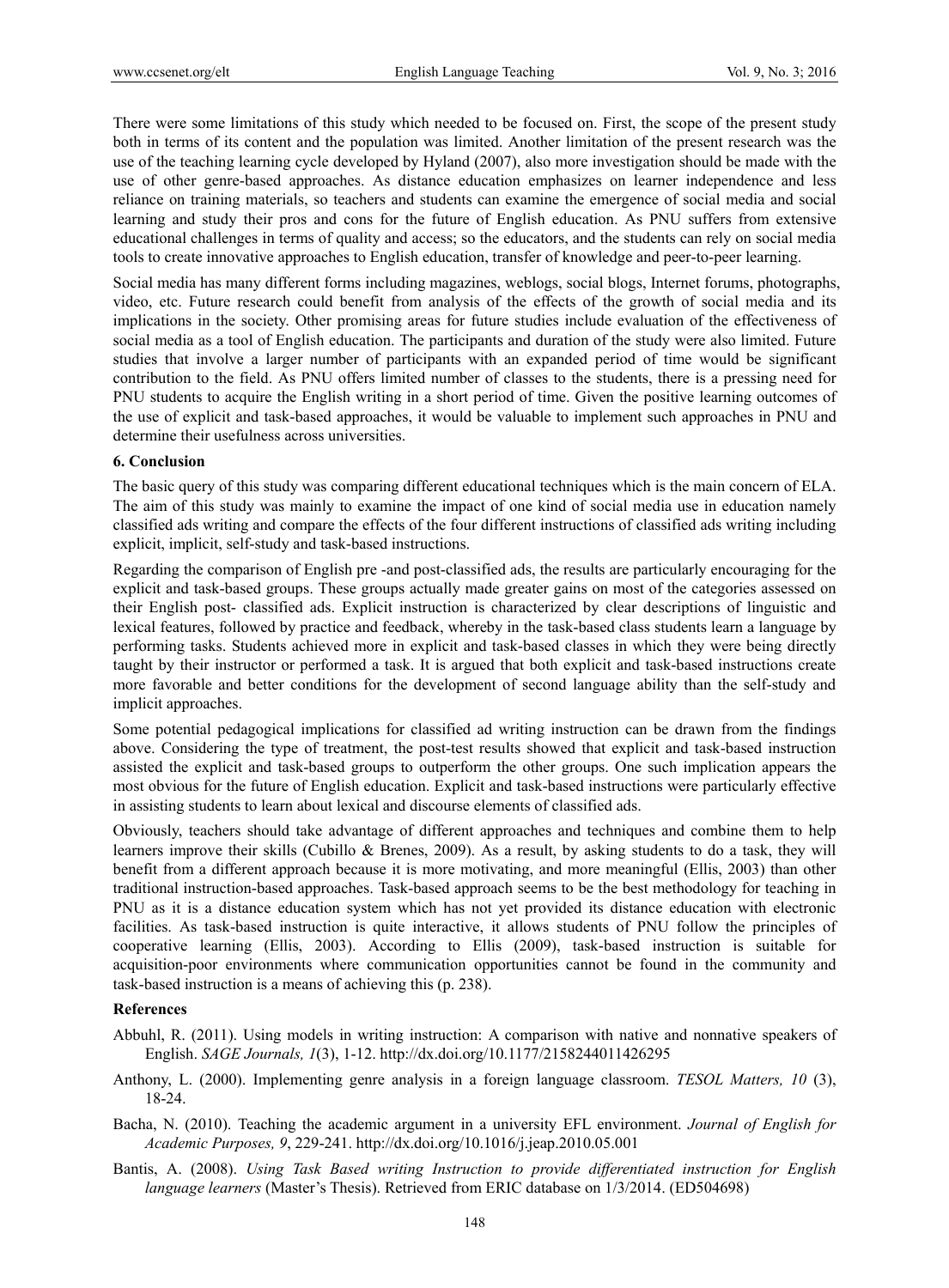Baruah, T. D. (2012). Effectiveness of social media as a tool of communication and its potential for technology enabled connections: a micro-level study. *International Journal of Scientific and Research Publications, 2*(5).

Bell, A. (1991). *The language of news media*. Oxford: Blackwell.

- Bhatia, V. (2001). The power and politics of genre. In A. Burns, & C. Coffin (Eds.), *Analyzing English in a global context: A reader* (pp. 65-77). London: Routledge.
- Birjandi, P., & Malmir, A. (2009). The effect of task-based approach on the Iranian advanced EFL learners' narrative vs. expository writing. *The Iranian Journal of Applied Language Studies, 1*(2), 1-26.
- Burnett, C., & Merchant, G. (2011). Is there a space for critical literacy in the context of social media? *English Teaching: Practice and Critique, 10*(1), 41-57.
- Bygate, M., Skehan, P., & Swain M. (2001). *Researching pedagogic tasks: Second language learning, teaching and testing*. London, UK: Longman.
- Bygate, M. (2001), Effects of task repetition on the structure and control of oral language. In M. Bygate, P. Skehan, & M. Swain, (Eds.), *Researching Pedagogic Tasks: Second Language Learning, Teaching and Testing*. Harlow: Longman.
- Chen, Y., & Su, Sh. (2011). A genre-based approach to teaching EFL summary writing. *ELT Journal*, *66*(2), 184-192. http://dx.doi.org/10.1093/elt/ccr061
- Conteh, J., & Toyoshima, S. (2005). Researching teaching and learning: Roles, identities and interview processes. *English Teaching: Practice and Critique, 4(*2), 23-34.
- Cook, G. (1992). *The Discourse of Advertising*. London and New York: Routledge.
- Crossley, S. A. (2012). *The effects of genre analysis pedagogy.* Retrieved from http://www2.gsu.edu/~wwwesl/Files/ALSL/crossley\_flsp.pdf
- Cubillo, P. C., & Brenes, C. N. (2009). Using task-based instruction in an ESP course in the computer center at the University of Costarica. *Actualidades Investigativas en Educación, 9*(1), 1-25.
- Ellis, R. (2003). *Task-based language learning and teaching.* Oxford: Oxford University Press.
- Ellis, R. (2009). Task-based language teaching: Sorting out the misunderstandings. *International Journal of Applied Linguistics, 19*(3), 221-246. http://dx.doi.org/10.1111/j.1473-4192.2009.00231.x
- Fuente, M. J. (2006). Classroom L2 vocabulary acquisition: Investigating the role of pedagogical tasks and form-focused instruction. *Language Teaching Research, 10*(3), 263-295. http://dx.doi.org/10.1191/1362168806lr196oa
- Gu, X.-L. (2011). The effect of explicit and implicit instructions of request strategies. *Intercultural Communication Studies, 20*(1), 104-123.
- Hammond, J. (2006). High challenge, high support: Integrating language and content instruction for diverse learners in an English literature classroom. *Journal of English for Academic Purposes, 5*, 269-283. http://dx.doi.org/10.1016/j.jeap.2006.08.006
- Hammond, J., & Derewianka, B. (2001). Genre. In R. Carter, & D. Nunan (Eds.), *The Cambridge Guide to Teaching of English to Speakers of Other Languages* (pp. 186- 193). New York: Cambridge University Press. http://dx.doi.org/10.1017/CBO9780511667206.028
- Henry, A., & Roseberry, R. L. (1998). An Evaluation of a genre-based approach to the teaching of EAP/ESP writing. *TESOL Quarterly, 32*(1), 147-156. http://dx.doi.org/10.2307/3587913
- Hyland, K. (2007). Genre pedagogy: Language, literacy and L2 writing instruction. *Journal of Second Language Writing, 16*, 148-164. http://dx.doi.org/10.1016/j.jslw.2007.07.005
- Hyon, S. (2001). Long-term effects of genre-based instruction: A follow-up study of an EAP reading course. *English for Specific Purposes, 20*, 417-438. http://dx.doi.org/10.1016/S0889-4906(01)00019-9
- Jackson, F. M. (2011). Local appropriation of global communication forms: A micro case study of teacher and learners' uses of mass media genres. *English Teaching: Practice and Critique December, 10*(4), 58-74.
- Kay, H., & Dudley-Evans, T. (1998). Genre: what teachers think? *ELT Journal, 52*, 308-314. http://dx.doi.org/10.1093/elt/52.4.308
- Kia, E., &, Salehi, M. (2013). The effect of explicit and implicit instruction of English thanking and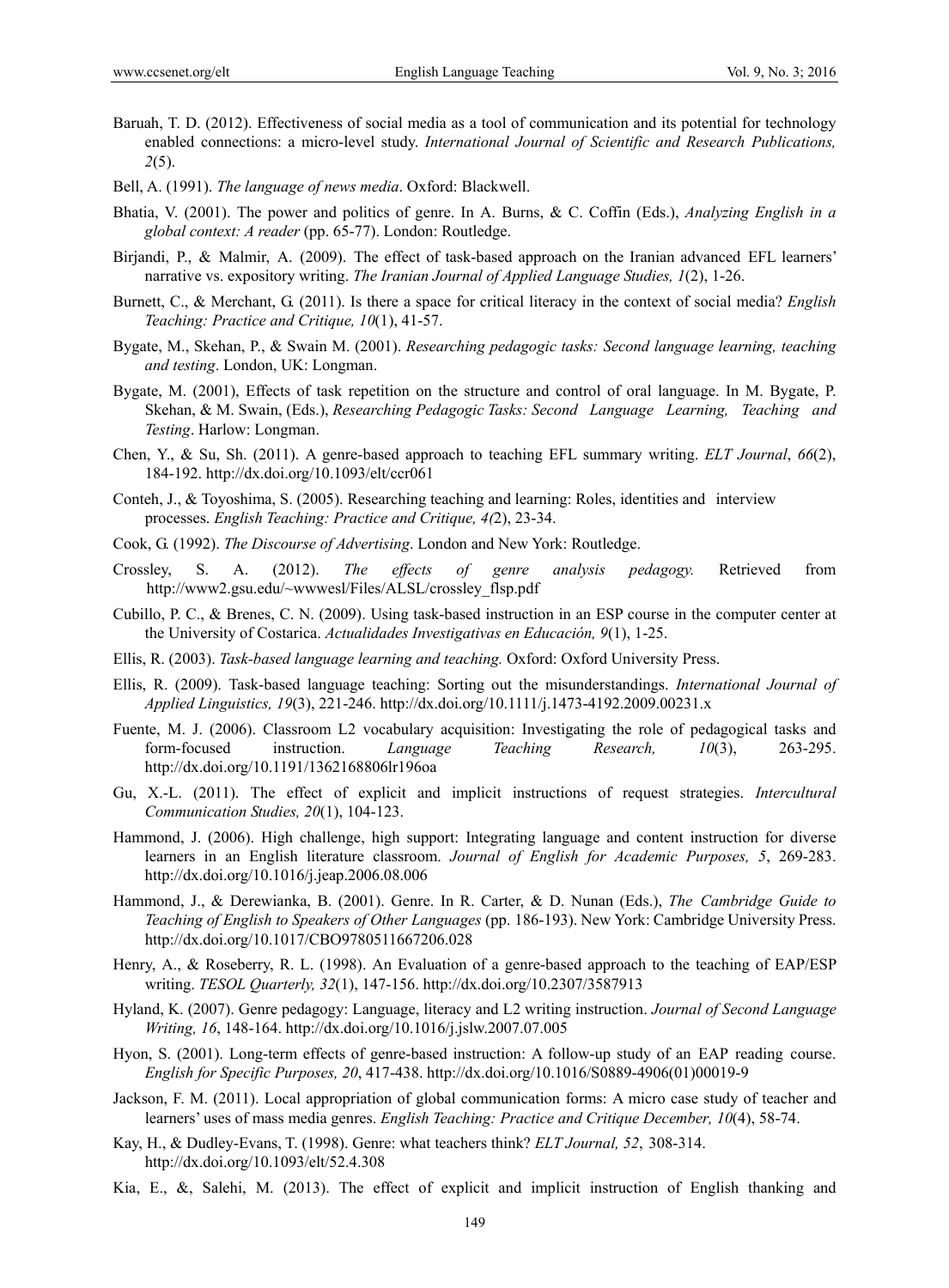complimenting formulas on developing pragmatic competence of Iranian EFL upper- intermediate level learners. *Journal of Basic and Applied Scientific Research, 3*(8), 202-215.

- Koh, A. (2004). Newspaper literacy: An investigation of how Singaporean students read the Straits Times. *English Teaching: Practice and Critique, 3*(3), 43-60.
- Lee, I. (2012). Genre-based teaching and assessment in secondary English classrooms. *English Teaching: Practice and Critique, 11*(4), 120-136.
- Malihah, N. (2010). The effectiveness of speaking instruction through task-based language teaching. *Register, 3*(1), 85-101.
- McNicoll, J., & Lee, J. H. (2011). Collaborative consciousness-raising tasks in EAL classrooms. *English Teaching: Practice and Critique December, 10*(4), 127-138.
- Mizumoto, A., & Takeuchi, O. (2009). Examining the effectiveness of explicit instruction of vocabulary learning strategies with Japanese EFL University students. *Language Teaching Research, 13*(4), 425-449. http://dx.doi.org/10.1177/1362168809341511
- Pang, T. T. T. (2002). 'Textual analysis and contextual awareness building: A comparison of two approaches to teaching genre'. In A. M. Johns (Eds.), *Genre in the classroom.* Mahwah, New Jersey: Lawrence Erlbaum Associates.
- Pica, T. (2005). Classroom learning, teaching, and research: A task-based perspective. *The Modern Language Journal, 8*(9), 339-352. http://dx.doi.org/10.1111/j.1540-4781.2005.00309.x
- Poorahmadi, M. (2012). Investigating the efficiency of task-based instruction in improving reading comprehension ability. *Journal of language and translation, 3*(1), 29-36.
- Pop, A. (2007). Information density in classified advertising. *Conferinta Internationala European Integration between Tradition and Modernity, Universitatea, Petru Major*.
- Rahimpour, M. (2008). Implementation of task-based approaches to language teaching*. Foreign Languages Research (Pajohesh-e-Zabanhay-e- Khareji), Special Issue in English, Tehran University, 41*, 45- 61.
- Richards, J., & Rodgers, T. (2001). *Approaches and Methods in Language Teaching.* Cambridge: Cambridge University Press. http://dx.doi.org/10.1017/CBO9780511667305
- Roberts, M. S., & Ko, H. (2001). Global interactive advertising: Defining what we mean and using what we have learned. *Journal of Interactive Advertising, 1*(2), 53-64. http://dx.doi.org/10.1080/15252019.2001.10722048
- Sanchez, A. (2004). The task-based approach in language teaching. *International Journal of English Studies, 4*(1), 39-71.
- Sharma, K. (2011). Task based teaching: Using modals for ESL learners. *ELT Voices India, 1*(45), 32-38.
- Silva, T. (1990). Second language composition instruction: Developments, issues, and directions in ESL. In B. Kroll (Ed.), *Second language writing: Research insights for the classroom* (pp. 11-23). New York: Cambridge University. http://dx.doi.org/10.1017/CBO9781139524551.005
- Solis, B. (2008). *The essential guide to social media*. Retrieved from http://www.briansolis.com/2008/06/essential-guide-to-social-media-free/
- Stroeva, I. S. (2013). The pragmatic features of texts in classified advertisement in Russian and English languages. *Middle-East Journal of Scientific Research, 17*(4), 429-433.
- Swales, J. (1993). *Genre and engagement*. http://dx.doi.org/10.3406/rbph.1993.3898
- Swami, J. A. (2008). Sensitizing ESL learners to genre. *ESL-EJ, 12*(3), 1-13.
- Turuk, M. Ch. (2008). The relevance and implications of Vygotsky's sociocultural theory in the second language classroom. *ARECLS, 5*, 244-262.
- Vaičenonienė, J. (2006). The language of advertising: Analysis of English and Lithuanian advertising texts. *Studies about Languages, 9*, 43-55.
- Vygotsky, L. S. (1978). *Mind in society: The development of higher psychological processes.* Cambridge, Massachusetts: Harvard University Press.
- Widodo, H. P. (2006). Designing a genre-based lesson plan for an academic writing course. *English Teaching: Practice and Critique, 5*(3), 173-199.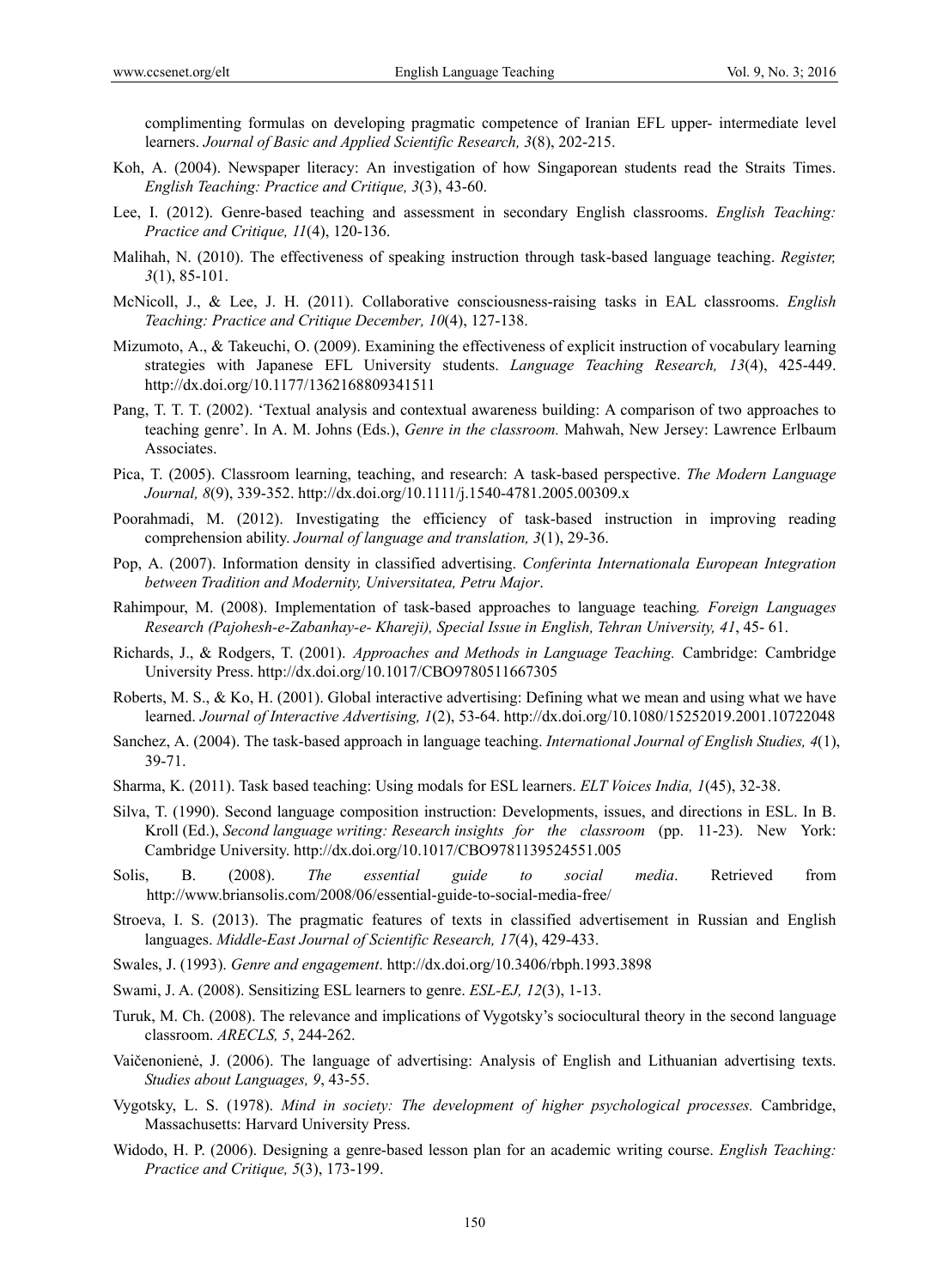Yeganeh, M., Ghoreyshi, M., & Darabi, R. (2013). The effect of explicit and implicit instruction on monolingual bilingual EFL learners and acquisition of L2 grammar. *European Online Journal of Natural and Social Sciences, 2*(2), 160-167.

## **Appendix 1**

## **Test**

Look at the following picture and write a classified ad for it.



## **Appendix 2**

Models Your dream house!!!!! Enghelab \$ 1300 140 sq.m, 2bdrs, Marble Fl., f/p, Closed kit.,Jac. F.F., pkg Mr, Andy

We are caring more about U. Freshteh 110sqm, 2 bdrms, f.f. , 3 svcs, 2 balconies, FP., patio, green yard, F.f 700\$ Paollo

What R U waiting 4...! Zaferanieh 100 sq.m, 3bdrs, 2svcs, marble FL., F.P., Sauna, Jac., covered pkg. F.F., only \$ 5000 Mr. Andy

Unbelievable!!!!!!! Jordan, \$ 1200 150 sq.m, 2bdrs, open kit., 2 full svcs, remote pkg., tel lines, stlt. Mr. Hashemi